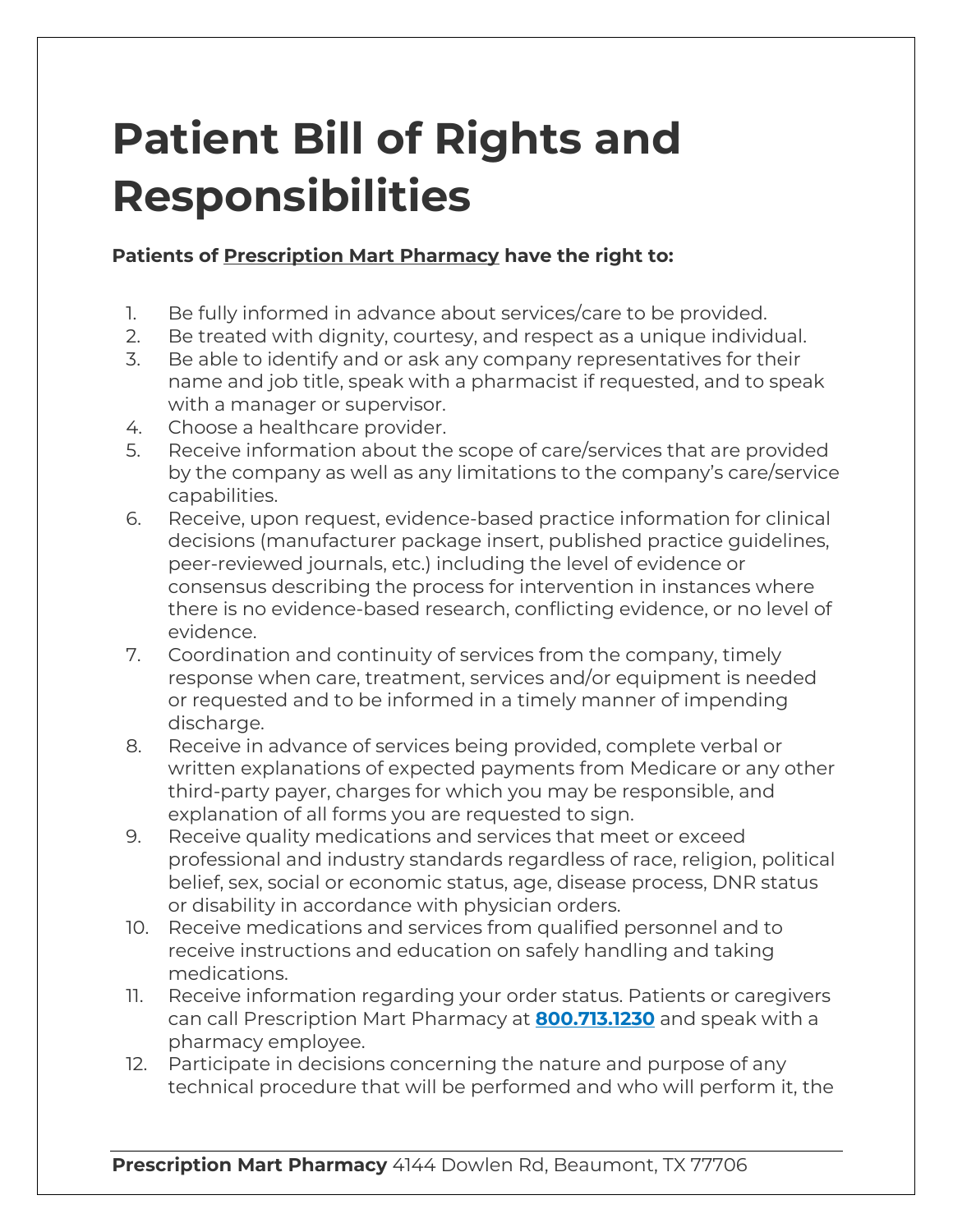possible alternatives and/or risks involved and your right to refuse all or part of the services and to be informed of expected consequences of any such action based on the current body of knowledge.

- 13. Confidentiality and privacy of all the information contained in your records and of Protected Health Information (except as otherwise provided for by law or third-party payer contracts) and to only have patient information shared in accordance with the law.
- 14. If desired, to be referred to other health care providers within an external health care system (ex. dietician, pain specialist, mental health services, etc.). Patient may also be referred back to their own prescriber for follow up.
- 15. Receive information about to whom and when your personal health information was disclosed, as permitted under applicable law, and as specified in the company's policies and procedures.
- 16. Express dissatisfaction/concerns/complaints for lack of respect, treatment, or service, and to suggest changes in policy, staff or services without discrimination, restraint, reprisal, coercion, or unreasonable interruption of services. Patients or caregivers can call the Company, ask for an employee's name, job title, and/or speak with an employee's supervisor, pharmacist, pharmacy manager or Director of Clinical Services.
- 17. Have concerns/complaints/dissatisfaction about services that are (or fail to be) furnished in a timely manner.
- 18. Be informed of any financial relationships of the pharmacy.
- 19. Be offered assistance with any eligible internal programs that help with patient management services, manufacturer co-pay and patient assistance programs, or health plan programs.
- 20. Be advised of pharmacy number, for after hours as well as normal business hours: Prescription Mart Pharmacy: **800.713.1230** Monday through Friday: 7 AM to 6 PM CST; Saturday: 8 AM to 1 PM CST
- 21. Be advised of any change in the plan of service before the change is made.
- 22. Participate in the development and periodic revision of the plan of care/service.
- 23. Receive information in a manner, format and/or language that you understand.
- 24. Have family members, as appropriate and as allowed by law, with your permission or the permission of your surrogate decision maker, involved in care, treatment, and/or service decisions.
- 25. Be fully informed of your responsibilities.
- 26. Have the right to decline participation, revoke consent or disenrollment in any services at any point in time.

**Prescription Mart Pharmacy** 4144 Dowlen Rd, Beaumont, TX 77706